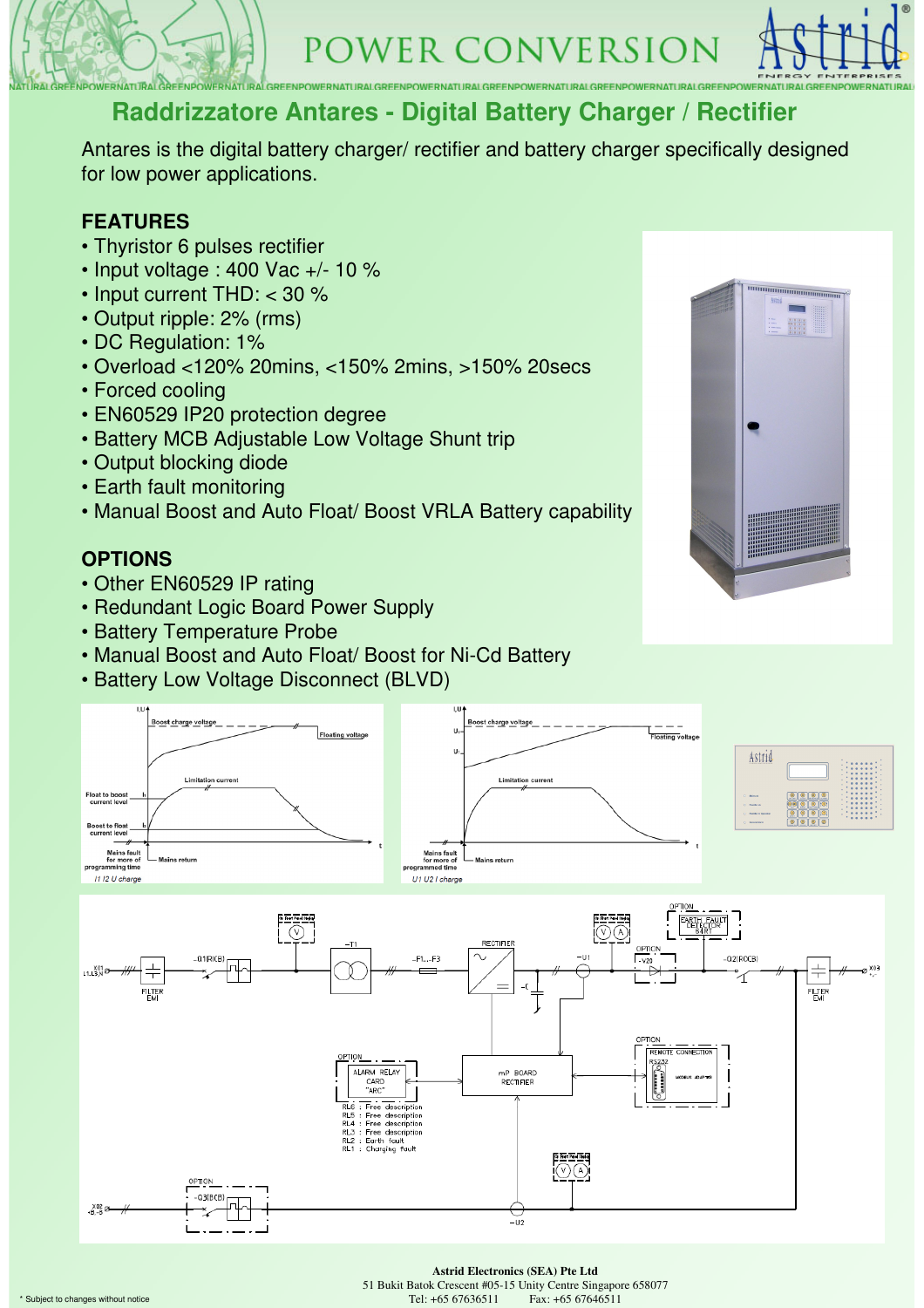## **Raddrizzatore Antares - Digital Battery Charger / Rectifier 24Vdc**

VERNATURALGREENPOWERNATURALGREENPOWERNATURALGREENPOWERNATURALGREENPOWERNATURALGREENPOWERNATURALGRE

### **TECHNICAL SPECIFICATION**

**DEEMBO** 

| <b>Antares Capacity (A)</b>                                     |                                  | 50                                                                                                                                                        | 100                    | 150 |  |  |  |  |
|-----------------------------------------------------------------|----------------------------------|-----------------------------------------------------------------------------------------------------------------------------------------------------------|------------------------|-----|--|--|--|--|
| <b>Input Voltage (Vac)</b>                                      |                                  | 380/ 400/ 415 (Factory Preset) +/- 10% 3 Wires                                                                                                            |                        |     |  |  |  |  |
| <b>Input Frequency (Hz)</b>                                     |                                  |                                                                                                                                                           | $50 - 60$ Hz $\pm$ 5Hz |     |  |  |  |  |
| <b>Input Short Circuit Current</b><br>(@400VAC, IEC standard)   |                                  | <15 KVArms                                                                                                                                                |                        |     |  |  |  |  |
| Max. Input Power (KVA) @ 100%<br><b>load Nominal Input</b>      |                                  | 1.95<br>3.8<br>5.6                                                                                                                                        |                        |     |  |  |  |  |
| <b>Input Currnt Distortion @ Nominal</b><br>Load (%THD)         |                                  | $\leq 27\%$ (6 Pulse Bridge)                                                                                                                              |                        |     |  |  |  |  |
| <b>Input Power Factor @ Nominal Input</b><br>Voltage, 100% Load |                                  | $\geq 0.75$                                                                                                                                               |                        |     |  |  |  |  |
|                                                                 | <b>Nominal</b>                   | 24VDC                                                                                                                                                     |                        |     |  |  |  |  |
| <b>Output Voltage</b>                                           | <b>Float</b>                     | 2.25 - 2.27 Vpc for Sealed Lead Acid Battery (Adjustable) / 2.2 -<br>2.3 Vpc for Vented Lead Acid (Adjustable)/ 1.4 - 1.5 Vpc for Ni-Cd<br><b>Battery</b> |                        |     |  |  |  |  |
|                                                                 | <b>Boost</b>                     | 2.4 - 2.4527 Vpc for Vented Lead Acid (Adjustable)/ 1.4 - 1.5 Vpc<br>for Ni-Cd Battery                                                                    |                        |     |  |  |  |  |
|                                                                 | <b>Manual</b><br><b>Equalise</b> | 2.35 Vpc for Sealed Lead Acid Battery (Adjustable) / 2.7 Vpc for<br>Vented Lead Acid (Adjustable)/ 1.7 Vpc for Ni-Cd Battery                              |                        |     |  |  |  |  |
| <b>Output Ripple</b>                                            |                                  | $\langle 2\%$ rms (Others upon request)                                                                                                                   |                        |     |  |  |  |  |
| <b>Output Capability</b>                                        |                                  | $120\%$ for 20min/ $150\%$ for 2min/ $150\%$ for 20 sec                                                                                                   |                        |     |  |  |  |  |
| <b>Battery Recharging System</b>                                |                                  | <b>IU Charge acc. to DIN41773</b>                                                                                                                         |                        |     |  |  |  |  |
| Efficiemcy @ Nominal Load                                       | 25%                              | $\geq 63\%$                                                                                                                                               |                        |     |  |  |  |  |
|                                                                 | 50%                              | ≥70%                                                                                                                                                      |                        |     |  |  |  |  |
|                                                                 | 75%                              | $\geq 74\%$                                                                                                                                               |                        |     |  |  |  |  |
|                                                                 | $100\%$                          | ≥ $82\%$                                                                                                                                                  |                        |     |  |  |  |  |
| <b>Heat Dissipation @ Nominal Load</b>                          |                                  | 0.263<br>0.527<br>0.790                                                                                                                                   |                        |     |  |  |  |  |
| <b>Acoustic Noise Level (dB)</b>                                |                                  | <65 (acc. to EN50091)                                                                                                                                     |                        |     |  |  |  |  |
| <b>EMI</b>                                                      |                                  | EN61000-6-2 (Immunity)/ EN61000-6-4 (Emission)                                                                                                            |                        |     |  |  |  |  |
| <b>Operating Temperature (°C)</b>                               |                                  | $-10$ to $+40$                                                                                                                                            |                        |     |  |  |  |  |
| <b>Storage Temperature (°C)</b>                                 |                                  | $-20$ to $+70$                                                                                                                                            |                        |     |  |  |  |  |
| <b>Relative Humidity</b>                                        |                                  | $\langle 95\% \rangle$ (Non-Condensing)                                                                                                                   |                        |     |  |  |  |  |
| <b>Ventilation</b>                                              |                                  | <b>Forced Air-cooled</b>                                                                                                                                  |                        |     |  |  |  |  |
| Altitude (M above sea-level)                                    |                                  | $\leq$ 2000M (derating acc. to EN62040-3)                                                                                                                 |                        |     |  |  |  |  |
| <b>Dimension</b>                                                |                                  | 550 X 550 X 1300 (Wmm X Dmm X Hmm)                                                                                                                        |                        |     |  |  |  |  |
| Weight (Kg)                                                     |                                  | 90                                                                                                                                                        | 100                    | 110 |  |  |  |  |
| <b>Input/Output Cable Connection</b>                            |                                  | <b>Bottom</b>                                                                                                                                             |                        |     |  |  |  |  |
| <b>Protection Degree (EN60529)</b>                              |                                  | <b>IP20</b>                                                                                                                                               |                        |     |  |  |  |  |
| <b>Installation</b>                                             |                                  | 300mm from ceiling, lateral and wall. Air-inlet from bottom and<br>Air-outlet from top                                                                    |                        |     |  |  |  |  |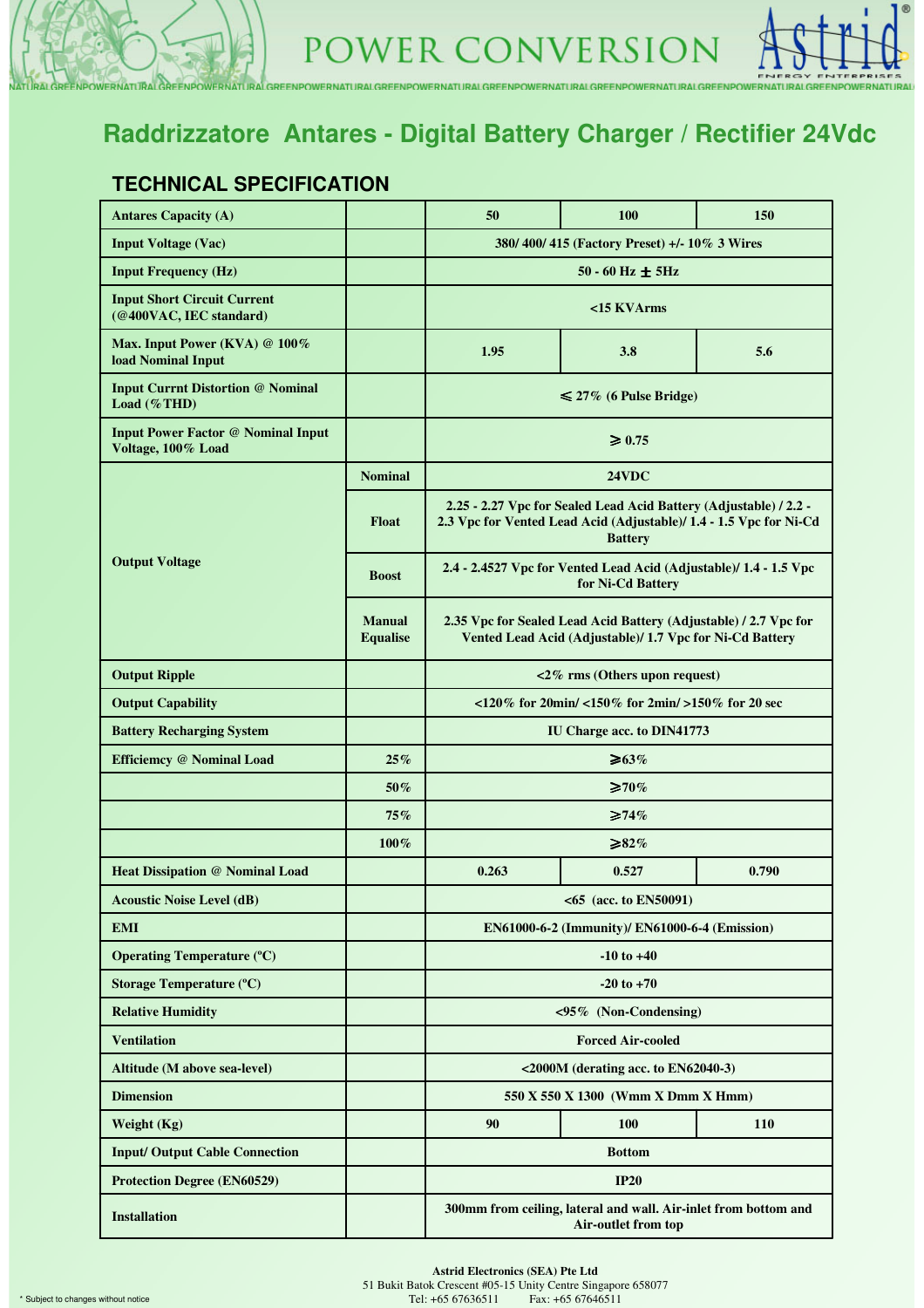

### **Raddrizzatore Antares - Digital Batter Charger / Rectifier 48Vdc**

VERNATURALGREENPOWERNATURALGREENPOWERNATURALGREENPOWERNATURALGREENPOWERNATURALGREENPOWERNATURALGREE

### **TECHNICAL SPECIFICATION**

**DEEMPO** 

| <b>Antares Capacity (A)</b>                                     |                                  | 50                                                                                                                                                        | 100 | 150 |  |  |  |
|-----------------------------------------------------------------|----------------------------------|-----------------------------------------------------------------------------------------------------------------------------------------------------------|-----|-----|--|--|--|
| <b>Input Voltage (Vac)</b>                                      |                                  | 380/400/415 (Factory Preset) +/-10% 3 Wires                                                                                                               |     |     |  |  |  |
| <b>Input Frequency (Hz)</b>                                     |                                  | $50 - 60$ Hz $\pm$ 5Hz                                                                                                                                    |     |     |  |  |  |
| <b>Input Short Circuit Current</b><br>(@400VAC, IEC standard)   |                                  | <15 KVArms                                                                                                                                                |     |     |  |  |  |
| Max. Input Power (KVA) @ 100%<br><b>load Nominal Input</b>      |                                  | 3.6<br>7.2<br>10.8                                                                                                                                        |     |     |  |  |  |
| <b>Input Currnt Distortion @ Nominal</b><br>Load (%THD)         |                                  | $\leq 27\%$ (6 Pulse Bridge)                                                                                                                              |     |     |  |  |  |
| <b>Input Power Factor @ Nominal Input</b><br>Voltage, 100% Load |                                  | $\geq 0.75$                                                                                                                                               |     |     |  |  |  |
|                                                                 | <b>Nominal</b>                   | 48VDC                                                                                                                                                     |     |     |  |  |  |
| <b>Output Voltage</b>                                           | <b>Float</b>                     | 2.25 - 2.27 Vpc for Sealed Lead Acid Battery (Adjustable) / 2.2 -<br>2.3 Vpc for Vented Lead Acid (Adjustable)/ 1.4 - 1.5 Vpc for Ni-Cd<br><b>Battery</b> |     |     |  |  |  |
|                                                                 | <b>Boost</b>                     | 2.4 - 2.4527 Vpc for Vented Lead Acid (Adjustable)/ 1.4 - 1.5 Vpc<br>for Ni-Cd Battery                                                                    |     |     |  |  |  |
|                                                                 | <b>Manual</b><br><b>Equalise</b> | 2.35 Vpc for Sealed Lead Acid Battery (Adjustable) / 2.7 Vpc for<br>Vented Lead Acid (Adjustable)/ 1.7 Vpc for Ni-Cd Battery                              |     |     |  |  |  |
| <b>Output Ripple</b>                                            |                                  | <2% rms (Others upon request)                                                                                                                             |     |     |  |  |  |
| <b>Output Capability</b>                                        |                                  | <120% for 20min/ <150% for 2min/ >150% for 20 sec                                                                                                         |     |     |  |  |  |
| <b>Battery Recharging System</b>                                |                                  | IU Charge acc. to DIN41773                                                                                                                                |     |     |  |  |  |
| Efficiemcy @ Nominal Load                                       | 25%                              | $\geq 65\%$                                                                                                                                               |     |     |  |  |  |
|                                                                 | 50%                              | $\geq 73\%$                                                                                                                                               |     |     |  |  |  |
|                                                                 | 75%                              | $\geq 76\%$                                                                                                                                               |     |     |  |  |  |
|                                                                 | 100%                             | $≥85\%$                                                                                                                                                   |     |     |  |  |  |
| <b>Heat Dissipation @ Nominal Load</b>                          |                                  | 0.43<br>0.85<br>1.27                                                                                                                                      |     |     |  |  |  |
| <b>Acoustic Noise Level (dB)</b>                                |                                  | <65 (acc. to EN50091)                                                                                                                                     |     |     |  |  |  |
| <b>EMI</b>                                                      |                                  | EN61000-6-2 (Immunity)/ EN61000-6-4 (Emission)                                                                                                            |     |     |  |  |  |
| <b>Operating Temperature (°C)</b>                               |                                  | $-10$ to $+40$                                                                                                                                            |     |     |  |  |  |
| Storage Temperature (°C)                                        |                                  | $-20$ to $+70$                                                                                                                                            |     |     |  |  |  |
| <b>Relative Humidity</b>                                        |                                  | <95% (Non-Condensing)                                                                                                                                     |     |     |  |  |  |
| <b>Ventilation</b>                                              |                                  | <b>Forced Air-cooled</b>                                                                                                                                  |     |     |  |  |  |
| Altitude (M above sea-level)                                    |                                  | $<$ 2000M (derating acc. to EN62040-3)                                                                                                                    |     |     |  |  |  |
| <b>Dimension</b>                                                |                                  | 550 X 550 X 1300 (Wmm X Dmm X Hmm)                                                                                                                        |     |     |  |  |  |
| Weight (Kg)                                                     |                                  | 100<br>115<br>135                                                                                                                                         |     |     |  |  |  |
| <b>Input/Output Cable Connection</b>                            |                                  | <b>Bottom</b>                                                                                                                                             |     |     |  |  |  |
| <b>Protection Degree (EN60529)</b>                              |                                  | IP20                                                                                                                                                      |     |     |  |  |  |
| <b>Installation</b>                                             |                                  | 300mm from ceiling, lateral and wall. Air-inlet from bottom and<br>Air-outlet from top                                                                    |     |     |  |  |  |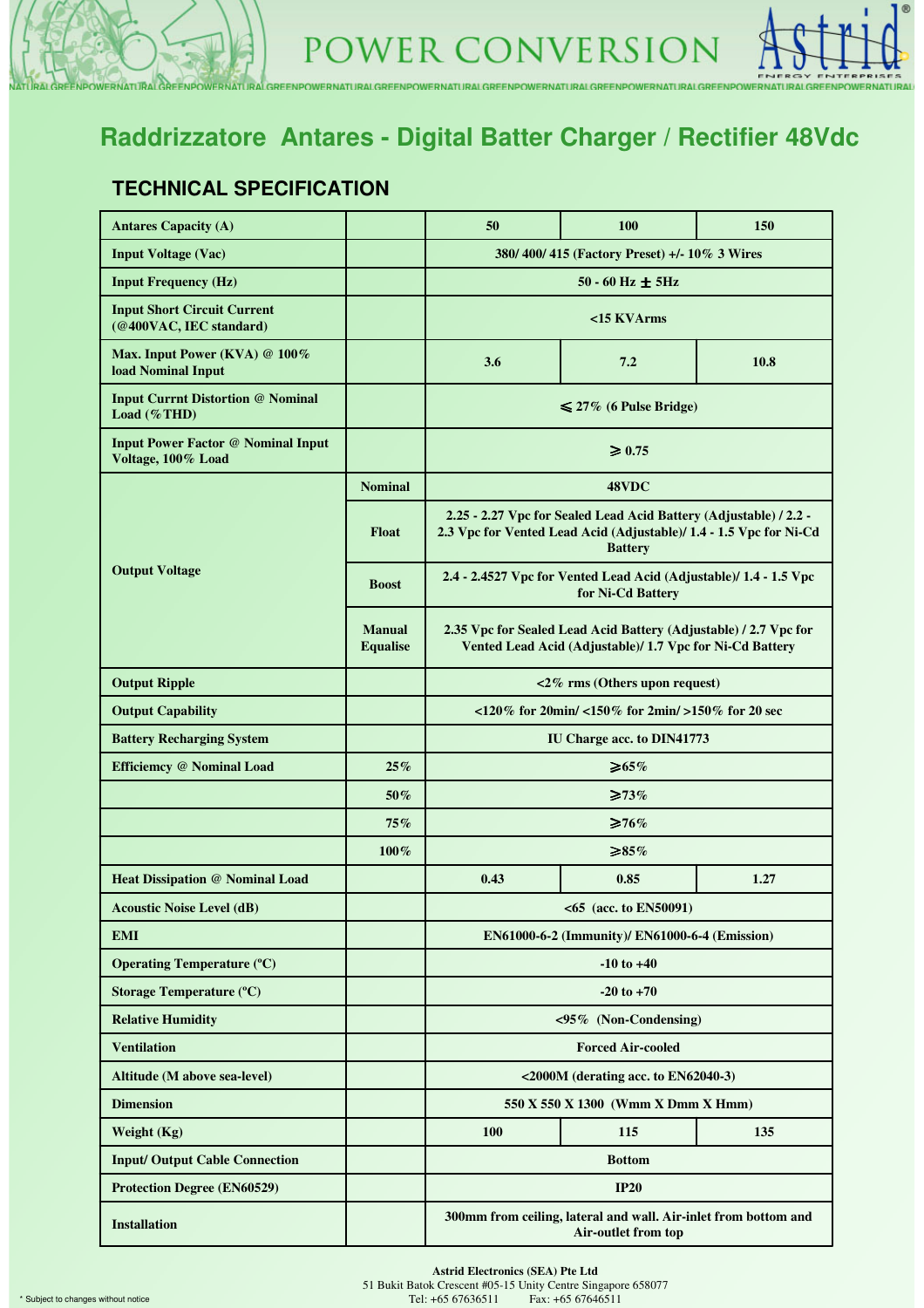

VERNATURALGREENPOWERNATURALGREENPOWERNATURALGREENPOWERNATURALGREENPOWERNATURALGREENPOWERNATURALGRE

#### **TECHNICAL SPECIFICATION**

DEENING

| <b>Antares Capacity (A)</b>                                        |                                       | 30                                                                                                                           | 50    | 60    | 75                                             | 80                       | 100   | 125                                                                                                                                             | 150   |  |  |
|--------------------------------------------------------------------|---------------------------------------|------------------------------------------------------------------------------------------------------------------------------|-------|-------|------------------------------------------------|--------------------------|-------|-------------------------------------------------------------------------------------------------------------------------------------------------|-------|--|--|
| <b>Input Voltage (Vac)</b>                                         |                                       | 380/400/415 (Factory Preset) +/-10% 3 Wires                                                                                  |       |       |                                                |                          |       |                                                                                                                                                 |       |  |  |
| <b>Input Frequency (Hz)</b>                                        |                                       | $50 - 60$ Hz $\pm$ 5Hz                                                                                                       |       |       |                                                |                          |       |                                                                                                                                                 |       |  |  |
| <b>Input Short Circuit Current</b><br>(@400VAC, IEC standard)      |                                       | <15 KVArms                                                                                                                   |       |       |                                                |                          |       |                                                                                                                                                 |       |  |  |
| Max. Input Power (KVA) @<br>100% load Nominal Input                |                                       | 7.8<br>11.7<br>19.5<br>23.5<br>4.68<br>9.36<br>12.48<br>15.7                                                                 |       |       |                                                |                          |       |                                                                                                                                                 |       |  |  |
| <b>Input Currnt Distortion @</b><br><b>Nominal Load (%THD)</b>     |                                       | $\leq 27\%$ (6 Pulse Bridge)                                                                                                 |       |       |                                                |                          |       |                                                                                                                                                 |       |  |  |
| <b>Input Power Factor @</b><br>Nominal Input Voltage, 100%<br>Load |                                       | $\geq 0.75$                                                                                                                  |       |       |                                                |                          |       |                                                                                                                                                 |       |  |  |
|                                                                    | <b>Nominal</b>                        |                                                                                                                              |       |       |                                                | <b>110VDC</b>            |       |                                                                                                                                                 |       |  |  |
|                                                                    | <b>Float</b>                          |                                                                                                                              |       |       |                                                |                          |       | 2.25 - 2.27 Vpc for Sealed Lead Acid Battery (Adjustable) / 2.2 - 2.3 Vpc for<br>Vented Lead Acid (Adjustable)/ 1.4 - 1.5 Vpc for Ni-Cd Battery |       |  |  |
| <b>Output Voltage</b>                                              | <b>Boost</b>                          |                                                                                                                              |       |       |                                                | <b>Battery</b>           |       | 2.4 - 2.4527 Vpc for Vented Lead Acid (Adjustable)/ 1.4 - 1.5 Vpc for Ni-Cd                                                                     |       |  |  |
|                                                                    | <b>Equalise</b><br>(Manual<br>Charge) | 2.35 Vpc for Sealed Lead Acid Battery (Adjustable) / 2.7 Vpc for Vented Lead<br>Acid (Adjustable)/ 1.7 Vpc for Ni-Cd Battery |       |       |                                                |                          |       |                                                                                                                                                 |       |  |  |
| <b>Output Ripple</b>                                               |                                       | $\langle 2\%$ rms (Others upon request)                                                                                      |       |       |                                                |                          |       |                                                                                                                                                 |       |  |  |
| <b>Output Capability</b>                                           |                                       | $120\%$ for 20min/ $150\%$ for 2min/ $150\%$ for 20 sec                                                                      |       |       |                                                |                          |       |                                                                                                                                                 |       |  |  |
| <b>Battery Recharging System</b>                                   |                                       | IU Charge acc. to DIN41773                                                                                                   |       |       |                                                |                          |       |                                                                                                                                                 |       |  |  |
| Efficiemcy @ Nominal Load                                          | 25%                                   | $\geq 68\%$                                                                                                                  |       |       |                                                |                          |       |                                                                                                                                                 |       |  |  |
|                                                                    | $50\%$                                | $\geq 75\%$                                                                                                                  |       |       |                                                |                          |       |                                                                                                                                                 |       |  |  |
|                                                                    | 75%                                   |                                                                                                                              |       |       |                                                | ≥80%                     |       |                                                                                                                                                 |       |  |  |
|                                                                    | $100\%$                               |                                                                                                                              |       |       |                                                | $\geq 87\%$              |       |                                                                                                                                                 |       |  |  |
| <b>Heat Dissipation @ Nominal</b><br>Load                          |                                       | 0.493                                                                                                                        | 0.822 | 0.986 | 1.233                                          | 1.315                    | 1.644 | 2.055                                                                                                                                           | 2.466 |  |  |
| <b>Acoustic Noise Level (dB)</b>                                   |                                       |                                                                                                                              |       |       | $<65$ (acc. to EN50091)                        |                          |       |                                                                                                                                                 |       |  |  |
| <b>EMI</b>                                                         |                                       |                                                                                                                              |       |       | EN61000-6-2 (Immunity)/ EN61000-6-4 (Emission) |                          |       |                                                                                                                                                 |       |  |  |
| <b>Operating Temperature (°C)</b>                                  |                                       | $-10$ to $+40$                                                                                                               |       |       |                                                |                          |       |                                                                                                                                                 |       |  |  |
| <b>Storage Temperature (°C)</b>                                    |                                       | $-20$ to $+70$                                                                                                               |       |       |                                                |                          |       |                                                                                                                                                 |       |  |  |
| <b>Relative Humidity</b>                                           |                                       |                                                                                                                              |       |       | <95% (Non-Condensing)                          |                          |       |                                                                                                                                                 |       |  |  |
| <b>Ventilation</b>                                                 |                                       |                                                                                                                              |       |       |                                                | <b>Forced Air-cooled</b> |       |                                                                                                                                                 |       |  |  |
| Altitude (M above sea-level)                                       |                                       | <2000M (derating acc. to EN62040-3)                                                                                          |       |       |                                                |                          |       |                                                                                                                                                 |       |  |  |
| <b>Dimension</b>                                                   |                                       | 550 X 550 X 1300 (Wmm X Dmm X Hmm)                                                                                           |       |       |                                                |                          |       |                                                                                                                                                 |       |  |  |
| Weight (Kg)                                                        |                                       | 115<br>145<br>175                                                                                                            |       |       |                                                |                          |       |                                                                                                                                                 |       |  |  |
| <b>Input/Output Cable</b><br><b>Connection</b>                     |                                       | <b>Bottom</b>                                                                                                                |       |       |                                                |                          |       |                                                                                                                                                 |       |  |  |
| <b>Protection Degree (EN60529)</b>                                 |                                       | <b>IP20</b>                                                                                                                  |       |       |                                                |                          |       |                                                                                                                                                 |       |  |  |
| <b>Installation</b>                                                |                                       | 300mm from ceiling, lateral and wall. Air-inlet from bottom and Air-outlet from<br>top                                       |       |       |                                                |                          |       |                                                                                                                                                 |       |  |  |

**Astrid Electronics (SEA) Pte Ltd**